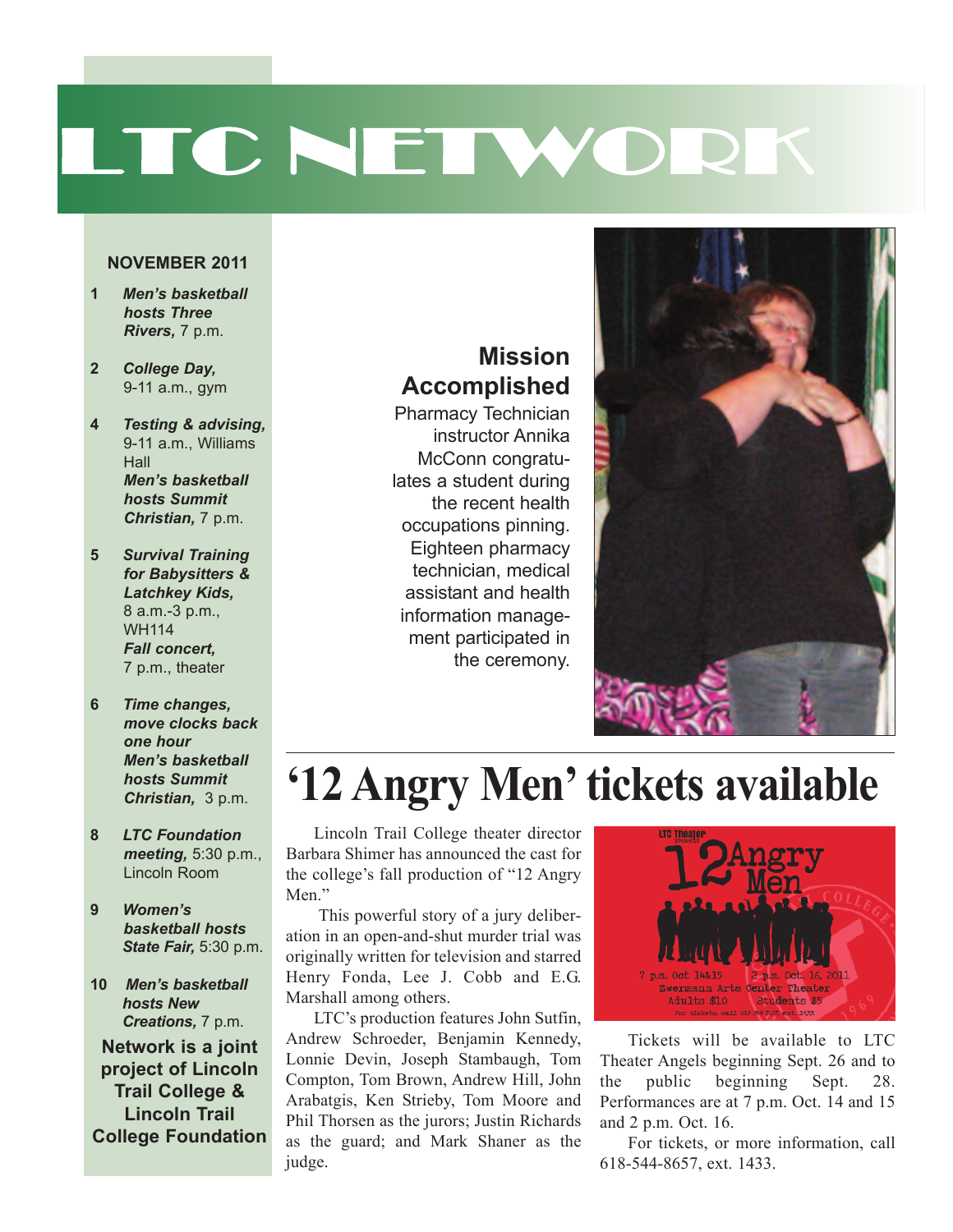# **LTC celebrates Adult Education and Family Literacy Week**

Students currently enrolled in Lincoln Trail College's Adult Basic Education and General Educational Development classes celebrated Adult Education and Family Literacy Week, Sept. 12-18.

Activities included: instructor recognition, campus tours, technical/transfer presentations for students, continental breakfast for students, and presentations by area GED students.

LTC offers ABE and GED classes tuition-free to prepare students for the GED exam. Day and evening classes are offered in an eight-week format.



### **Dedicated Instructors**

LTC instructors Justin Musselwhite and Cheryl Parker were recently recognized by the college for their dedication to student success. Musselwhite has taught ABE/GED classes at LTC since 2007, and Parker has taught ABE/GED courses at LTC since 2006.

### Midsemester ABE courses planned

Lincoln Trail College will offer the following classes the second eight weeks of the fall semester.

Parenting Education (ABE 0734) will be offered from 5:30 to 7:15 p.m. Tuesdays and Thursdays beginning Oct. 18. This course will emphasize the role of parents in their child's basic emotional, educational and social needs.

Job Preparational Skills I (ABE 0718), which meets from 5 to 6:10 p.m. Tuesdays and Thursdays beginning Oct. 18, will help students hone their skills filling out job applications, writing cover letters, writing resumes, and mastering interviews.

Career-minded students will benefit from Career Development (ASE 0814). This class, which meets from 5 to 6:10 p.m. Tuesdays and Thursdays beginning Oct. 18, will focus on career development and planning, including self-awareness, job search strategies, decision making, and awareness of workplace issues. Students will develop skills that can lead to achieving personal goals and career success.

These free Adult Education classes are only available for those who meet program requirements. To find out if you qualify, or for more information, call 618-544-8657, ext. 1134.

- **11** *College closed for Veterans' Day Seven Bridges Concert,* 7:30 p.m., theater
- **12** *Men's basketball hosts South Suburban,* 4 p.m.
- **15** *Testing & advising,* 2-4 p.m., WH
- **18** *Women's basketball hosts Parkland,* 6 p.m.
- **20** *Concert Choir performance,* 2 p.m., theater
- **22** *Women's basketball hosts St. Louis,* 5:30 p.m.
- **24** *College closed for Thanksgiving Break*
- **28** *High School Art Show reception,* 7-9 p.m., cafeteria
- **29** *Men's basketball hosts Aim High Prep,* 7 p.m.

### *Golf outing*

LTC will have a golf outing/fund-raiser Oct. 22 at Quail Creek Country Club.

The four-person scramble will begin at 11 a.m. Cost is \$60, with proceeds to benefit LTC athletics. The college is also looking for event sponsors.

For more information, contact Kevin Bowers at 618-544- 8657, ext. 1208.